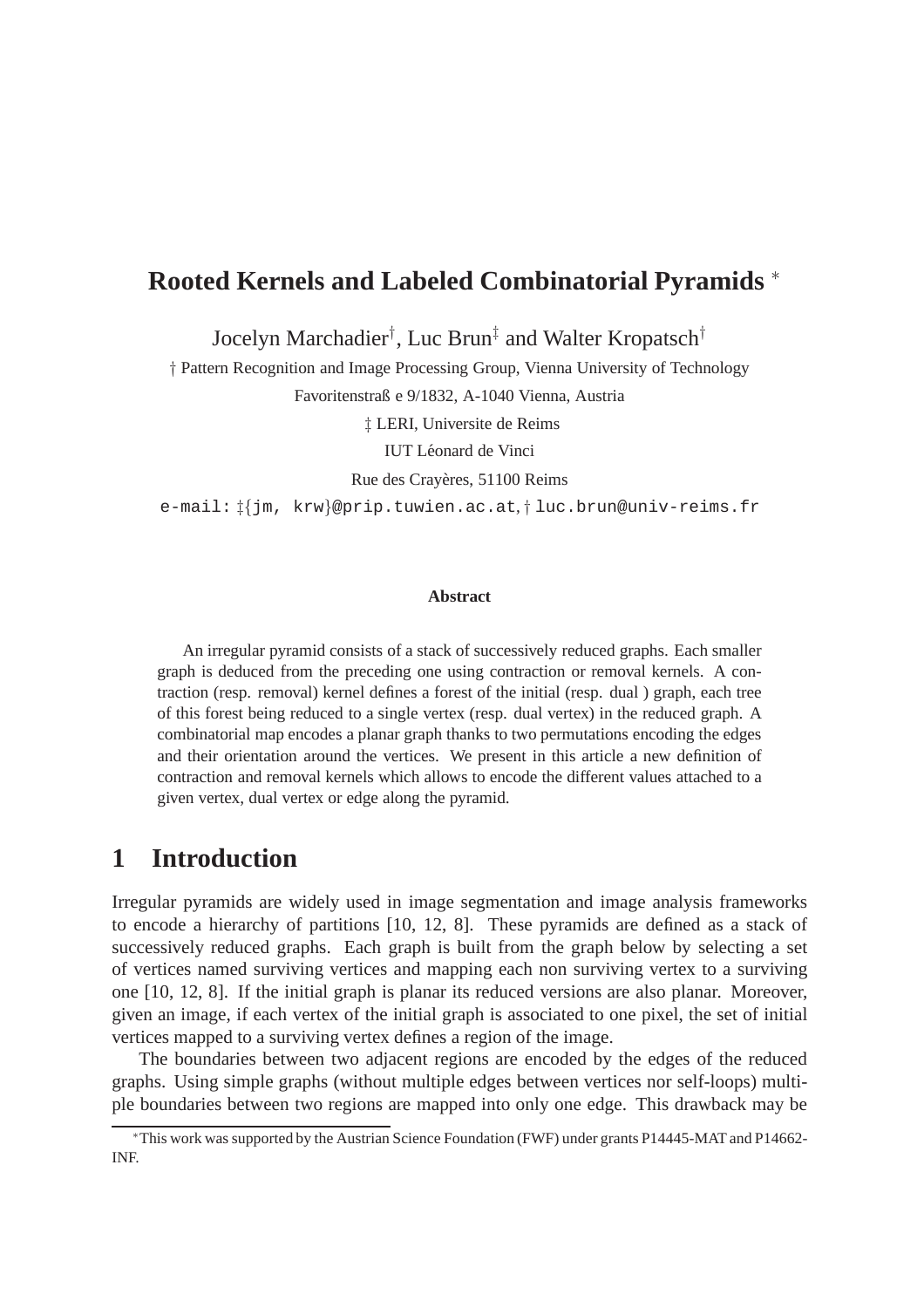overcome by using the Dual graph reduction scheme [12]. Within this framework, the reduction operation is performed in two steps: First, the contraction of a set of edges identifies a set of vertices. The set of contracted edges, named a contraction kernel, has to form a forest of the initial graph. Each tree of this forest is then reduced to a single vertex in the reduced graph. The contraction of the edges contained in a contraction kernel may create redundant edges such as empty self-loops or double edges [12]. These redundant edges are characterized in the dual of the graph and removed by a set of edge removals encoded by a removal kernel. This removal kernel is a forest of the the dual graph and each tree of this forest is reduced to a single vertex in the dual graph. Using such a reduction scheme each edge in the reduced graph corresponds to one boundary between two regions. Moreover, inclusion relationships may be differentiated from adjacency ones in the dual graph.

Combinatorial Pyramids [3, 6] may be defined as a stack of successively reduced combinatorial maps. These pyramids inherit all the useful properties from the dual graph pyramids with the addition that they also preserve the local orientation of edges around vertices and faces. Moreover, each combinatorial map of a combinatorial pyramid may be associated to a topological data structure called a numbered simplicial set [14]. Each combinatorial map of a combinatorial pyramid may thus be interpreted using a well known topological model and a robust theoretical background from combinatorial topology [1].

Using either Dual Graphs or Combinatorial pyramids each tree of a contraction kernel is reduced to a single vertex in the reduced graph. However, the trees composing a kernel are non rooted ones. Therefore, if each vertex is identified by a unique label, the label of the vertex which represents the tree in the reduced graph is selected randomly from the labels of the tree in the graph below. This last property may be a severe drawback of the pyramid construction scheme if we want to attach geometrical properties to vertices. Moreover, the same problem holds for a removal kernel. For example, in one of our project we have to detect manufactured objects made of long lines intersecting at corners. Our segmentation algorithm should thus detect these lines and preserve dual vertices encoding their intersection. The use of an oriented kernel will allow us to preserve the label of these dual vertices and thus to retrieve their geometrical embedding from the implicit association between the label of the initial dual vertices and their coordinates in the initial image.

The notion of rooted kernels presented in this paper allows us to overcome the above drawback. Moreover, using rooted kernels the attributes associated to a given element (vertex, edge or dual vertex) may be stored for each level of the pyramid where this element survives and retrieved efficiently from the base level combinatorial map.

The remaining of this paper is as follows: We present in section 2 the combinatorial map model and a consistent labeling of its permutations. In section 3 we define the contraction and removal operations within the combinatorial map framework. The notion of rooted kernel is finally presented in Section 4 together with its main properties.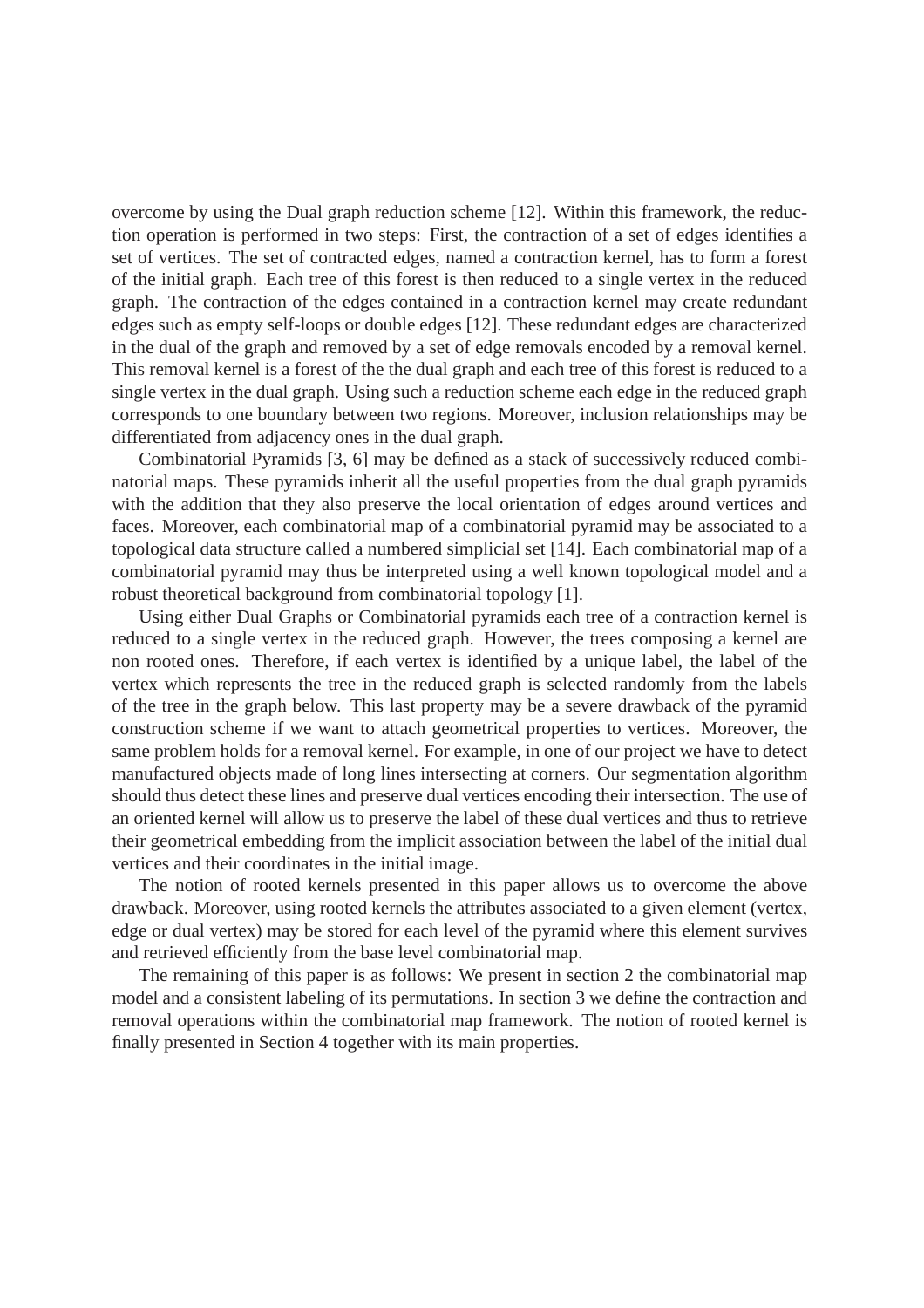## **2 Consistent labeling of Combinatorial Maps**

Combinatorial maps and generalized combinatorial maps define a general framework which allows to encode any subdivision of nD topological spaces orientable or non-orientable with or without boundaries. An exhaustive comparison of combinatorial maps with other boundary representations such as cell-tuples and quad-edges is presented in [13]. Recent trends in combinatorial maps apply this framework to the segmentation of 3D images [2] and the encoding of hierarchies [3].

The remaining of this paper will be based on 2D combinatorial maps which we simply call combinatorial maps. A combinatorial map may be seen as a planar graph encoding explicitly the orientation of edges around a given vertex. Figure 1(a) demonstrates the derivation of a combinatorial map from a plane graph  $G = (V, E)$  corresponding to a 3  $\times$  3 pixel grid. First the edges of E are split into two half edges called *darts*, each dart having its origin at the vertex it is attached to. The fact that two half-edges (darts) stem from the same edge is recorded in the reverse permutation  $\alpha$ . A second permutation  $\sigma$  encodes the set of darts encountered when turning counterclockwise around a vertex.

A combinatorial map is thus defined by a triplet  $G = (\mathcal{D}, \sigma, \alpha)$ , where  $\mathcal D$  is the set of darts and  $\sigma$ ,  $\alpha$  are two permutations defined on  $\mathcal D$  such that  $\alpha$  is an involution:

$$
\forall d \in \mathcal{D} \quad \alpha^2(d) = d \tag{1}
$$

If the darts are encoded by positive and negative integers, the involution  $\alpha$  may be implicitly encoded by the sign (Figure 1(a)).

Given a dart d and a permutation  $\pi$ , the  $\pi$ -cycle of d denoted by  $\pi^*(d)$  is the series of darts  $(\pi^i(d))_{i\in\mathbb{N}}$  defined by the successive applications of  $\pi$  on the dart d. The  $\sigma$  and  $\alpha$  cycles of a dart d will be respectively denoted by  $\sigma^*(d)$  and  $\alpha^*(d)$ .

Given a combinatorial map  $G = (\mathcal{D}, \sigma, \alpha)$ , its dual is defined by  $\overline{G} = (\mathcal{D}, \varphi, \alpha)$  with  $\varphi = \sigma \circ \alpha$ . The cycles of the permutation  $\varphi$  encode the set of darts encountered when turning around a face of G. Note that, using a counter-clockwise orientation for permutation  $\sigma$ , each dart of a  $\varphi$ -cycle has its associated face on its right (see e.g. the  $\varphi$ -cycle  $\varphi^*(1) = (1, 8, -3, -7)$ ) in Figure  $1(a)$ ).

Figure 1(a) illustrates the encoding  $G = (\{\bullet\}, \{\bullet - \bullet\})$  of a  $3 \times 3$  4-connected discrete grid by a combinatorial map. The dual combinatorial map  $\overline{G} = (\{\blacksquare\}, \{\blacksquare - \blacksquare\})$  is shown in Figure  $1(b)$ . Each vertex of the initial combinatorial map (Figure  $1(a)$ ) encodes a pixel of the grid. The  $\sigma$ -cycle of one vertex encodes its adjacency relationships with neighboring vertices. Let us consider the dart 1 in Figure 1(a) (see also Figure 1(c)). Turning counterclockwise around the central vertex we encounter the darts 1, 13, 24 and 7. We have thus  $\sigma(1) = 13$ ,  $\sigma(13) = 24$ ,  $\sigma(24) = 7$  and  $\sigma(7) = 1$ . The  $\sigma$ -cycle of 1 is thus defined as  $\sigma^*(1) = (1, 13, 24, 7)$ . The permutation  $\alpha$  being implicitly encoded by the sign in Figure 1, we have  $\alpha^*(1) = (1, -1)$ .

Using our construction scheme, each vertex of the initial combinatorial map is associated to one pixel and thus to an open square centered on the coordinates of the pixel (see Figure 1(b)). In the same way, each vertex of the dual combinatorial map may be associated to a corner of a pixel. The top-left corner of the pixel represented in Figure 1(d) is for example encoded by the  $\varphi$  cycle :  $\varphi^*(24) = (24, -13)$ . Moreover, each dart may be understood in this combinatorial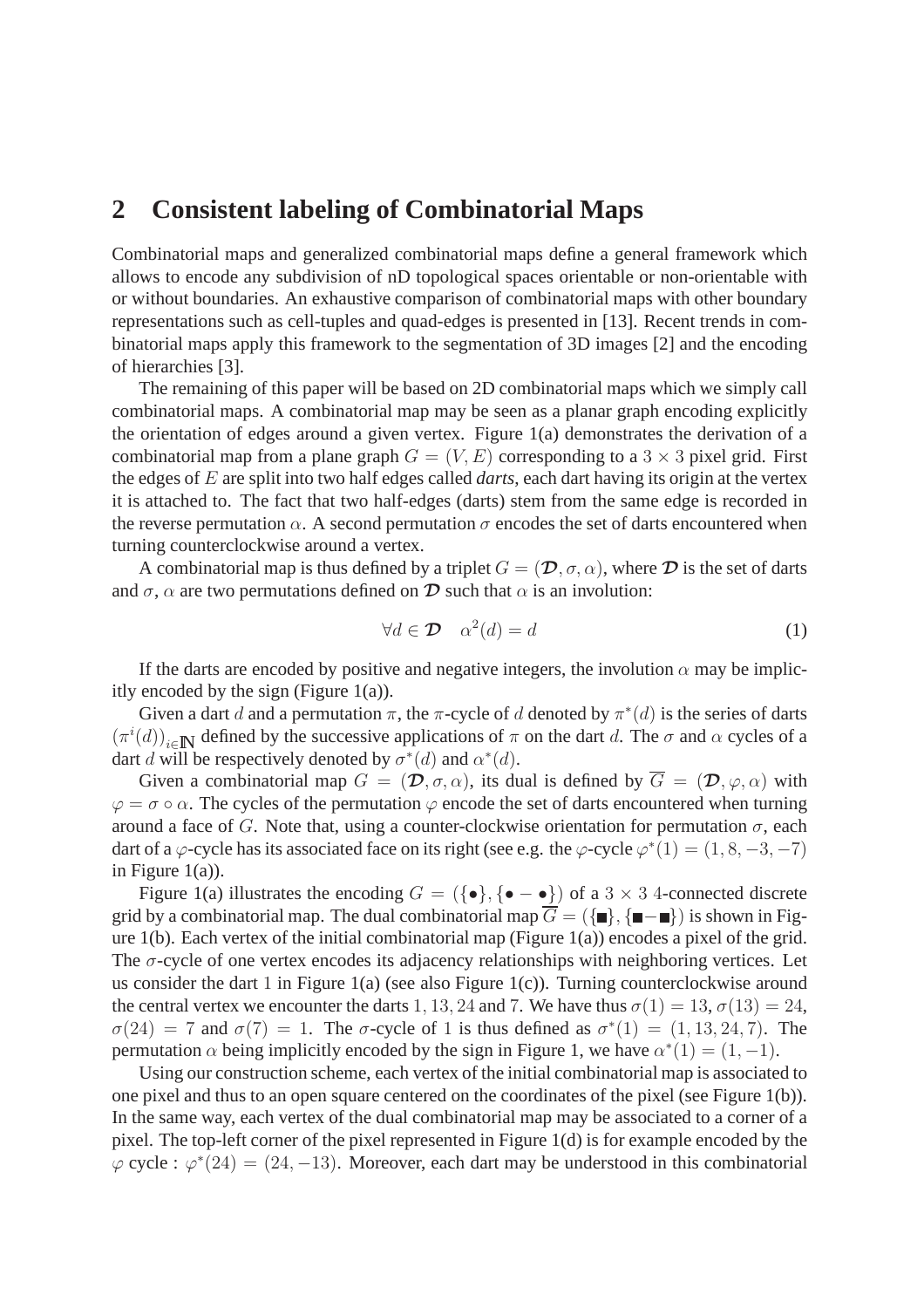map as an oriented crack, i.e. as a side of a pixel with an orientation. For example, the dart 1 in Figure 1(b) encodes the right side of the upper-left pixel oriented from bottom to top (Figure 1(d)). The  $\varphi$ ,  $\alpha$  and  $\sigma$  cycles of a dart may thus be respectively understood as elements of dimensions 0, 1 and 2.



Figure 1: A 3  $\times$  3 grid encoded by a combinatorial map  $G(a)$  and its dual  $\overline{G}(b)$ . The  $\sigma$ -cycle  $\sigma^*(1)$  encoding the top-left pixel is represented in the initial combinatorial map G (c) and its dual  $\overline{G}$  (d).

A cellular complex [11]  $C = (E, B, dim)$  is defined by a set E of abstract elements called cells, one bounding relation between cells  $B$  and one function  $dim$  which associates a dimension to each cell. The functions  $B$  and  $\dim$  must satisfy the following relation :

$$
\forall (e, e') \in E^2 \quad (e, e') \in B \Rightarrow dim(e) < dim(e')
$$

Intuitively, this relationship impose that a cell of dimension 2 (a region) must be bounded by cells of dimensions 1 (edges) or 0 (points).

A precise description of the relationships between a cellular complex [11], a numbered simplicial set [14] (Section 1) and a combinatorial map is beyond the scope of this paper and the reader is referred to [14] for a more precise study of these relationships. We can however, associates informally the elements described by a combinatorial map  $G = (\mathcal{D}, \sigma, \alpha)$  to a 2D cellular complex in the following way:

$$
C = (E_0 \cup E_1 \cup E_2, B, dim) \tag{2}
$$

with  $E_0 = \{\varphi^*(d), d \in \mathcal{D}\}, E_1 = \{\alpha^*(d), d \in \mathcal{D}\}, E_2 = \{\sigma^*(d), d \in \mathcal{D}\}$  and  $dim(v) = i$ for all  $v \in E_i$ ,  $i \in \{0, 1, 2\}$ . Moreover, if we denote the permutations  $\varphi$ ,  $\alpha$  and  $\sigma$  by  $\pi_0, \pi_1$  and  $\pi_2$ , a couple  $(\pi_i^*)$  $\mathcal{L}_i^*(b), \pi_j^*(b')$  belongs to B if and only if  $i < j$  and  $\pi_i^*$  $\pi_i^*(b) \cap \pi_j^*$  $j^*(b') \neq \emptyset$ .

Using Figures 1(c) and 1(d), the  $2D$  cell encoding the top left pixel is encoded by the σ-cycle  $\sigma^*(1) = (1, 13, 24, 7) \in E_2$  (Figure 1(c)). This 2D cell is bounded by the 1D cells defined by  $\{\alpha^*(1), \alpha^*(13), \alpha^*(24), \alpha^*(7)\} \subset E_1$  (Figure 1(d)) and we have for example  $(\alpha^*(13), \sigma^*(1)) \in B$ . Finally, each 1D cell  $\alpha^*(d)$  is bounded by the two 0D cells  $\varphi^*(d)$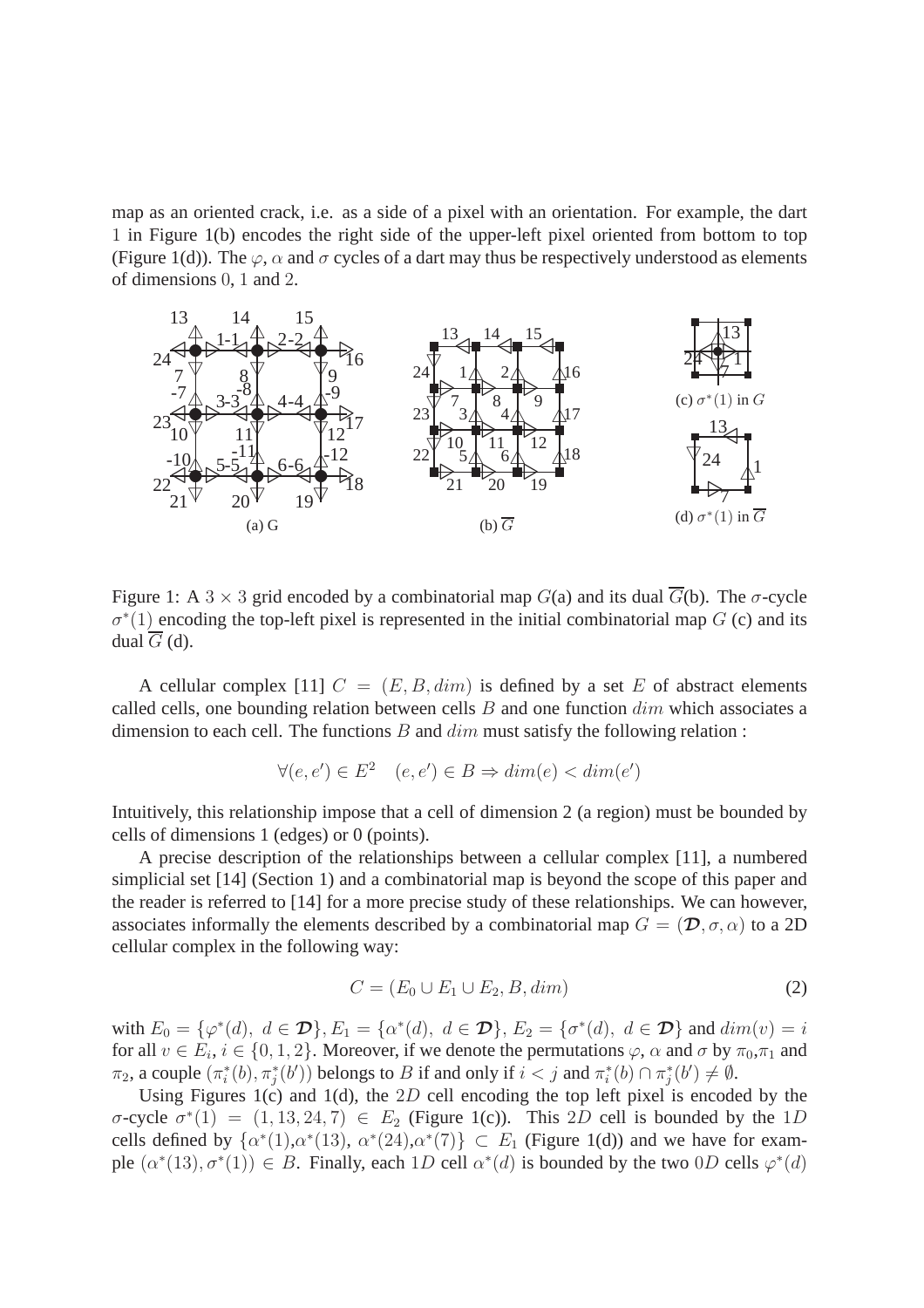and  $\varphi^*(\alpha(d))$ . The 1D cell  $\alpha^*(24)$  is for example, bounded by  $\varphi^*(24) = (24, 13) \in E_0$  and  $\varphi^*(-24) = (-24, 7, 23) \in E_0$ . More generally, within the segmentation framework, the 2D cells of a cellular complex are associated to regions while 1D cells are associated to the region's boundaries and 0 cells are associated the intersections of different region's boundaries.

The cells are respectively encoded explicitly and implicitly within the cellular complexes and combinatorial maps formalisms. This last point constitutes one of the main practical difference between both encodings. The combinatorial map formalism allows to avoid an explicit encoding of all the cells. However, if an application needs to associate values to the cells of a given dimension this implicit encoding may become explicit using labeling functions:

### **Definition 1. Labeling function**

*A labeling function* l *associated to a permutation* π *defined on* D *is a function from* D *to a set of labels* L *constants on each cycle of* π*:*

$$
\forall (d, d') \in \mathcal{D}^2 \quad l(d) = l(d') \Leftrightarrow \pi^*(d) = \pi^*(d')
$$

Note that a labeling function on a permutation  $\pi$  may be simply defined by setting an order on the cycles of  $\pi$ : All the darts of the first cycle are labeled by 0, then all the darts of the second cycle by 1 until the last cycle of  $\pi$ . Let us denote by  $l_0$ ,  $l_1$  and  $l_2$  three labeling functions defined in this way on the permutations  $\varphi$ ,  $\alpha$  and  $\sigma$  of a combinatorial map  $G = (\mathcal{D}, \sigma, \alpha)$ .

A labeling function associates a unique value to each cycle of a permutation. Since the 0, 1 and 2 cells of a combinatorial map are respectively defined by the cycles of the permutations  $\varphi$ ,  $\alpha$  and  $\sigma$ , the labeling functions  $l_0$ ,  $l_1$  and  $l_2$  associate a unique label to each cell and encode thus respectively the cells of dimensions 0, 1 and 2 of a combinatorial map.

Let us consider the labeling function  $l_2$  which maps all the darts of a cycle  $\sigma^*(d)$  to a unique label which identifies the vertex and thus the associated region. The number of darts of a cycle  $\sigma^*(d)$  is equal to the number of boundaries surrounding the associated region. The definition of a labeling function within the combinatorial map framework is thus quite different from a connected component labeling which maps all the pixels of a given region to an unique value. Moreover, one should note that all the labeling functions may not need to be encoded. For example, within the segmentation framework, if an application uses only region's features, only the labeling function  $l_2$  associated to 2D cells and thus to regions needs to be encoded.

## **3 Combinatorial Pyramids**

As in the dual graph pyramid scheme [12] (Section 1) a combinatorial pyramid is defined by an initial combinatorial map successively reduced by a sequence of contraction or removal operations. In order to preserve the number of connected components of the initial combinatorial map, we forbid the removal of bridges and the contraction of self-loops. Such contractions may be avoided by using a contraction kernel defined as a forest of the initial combinatorial map. Given a contraction kernel defined by a set  $K$  of darts to be contracted, the set of surviving darts denoted by  $\mathcal{SD}$  is equal to  $\mathcal{D} - K$  where  $\mathcal D$  denotes the initial set of darts. In the same way, the removal of bridges may be avoided by using a removal kernel defined as a forest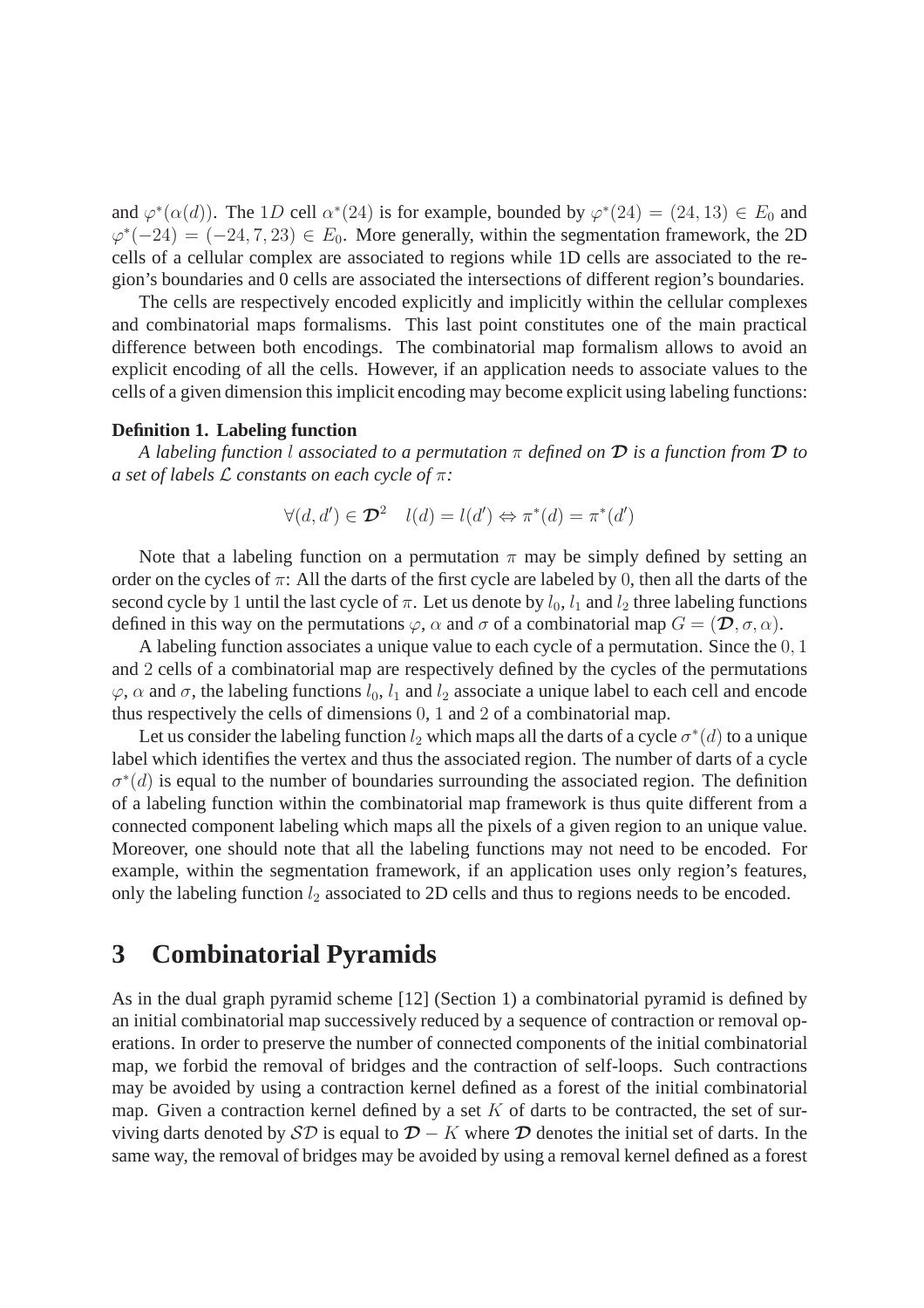- 1. set both d and  $\alpha(d)$  as belonging to K in the boolean array of darts.
- 2. Given  $r_1 = root(l_2(d))$  and  $r_2 = root(l_2(\alpha(d)))$  select randomly one of the root (say  $r_1$ ) as being the root of the merged tree. The union of the two trees is performed by setting  $Father[r_2]$  to  $r_1$ .

Figure 2: Update of our data structures after the insertion of the edge  $\alpha^*(d)$  in the kernel K.

of the dual combinatorial map. Note that, while a contraction kernel is application dependent a removal kernel may be automatically defined from one combinatorial map. Indeed, within our reduction scheme a contraction kernel specifies a set of regions to be merged while a removal kernel is restrained to the removal of double edges and empty self-loops defining redundant boundaries between the merged regions.

Several methods [6] have been proposed to define a contraction kernel. However, in all these methods a contraction kernel K may be encoded using both a boolean array of darts to encode the edges which belong to  $K$  and an array  $Father$  of vertices to encode the father of each contracted vertex within its tree. Each vertex is initially its own father and this array is initialized to  $Father[v] = v$  for each vertex. Using union-find techniques [6, 7], the root of each tree may be determined from the array  $Father$  in almost constant time [7].

Let us denote by  $root(l_2(d))$ , the root of a tree containing the vertex  $l_2(d)$ . The addition of an edge  $\alpha^*(d)$  connecting two vertices  $l_2(d)$  and  $l_2(\alpha(d))$  to the contraction kernel K merges the two trees containing respectively  $l_2(d)$  and  $l_2(\alpha(d))$ . The update of our data structures during the addition of this edge is performed using the two steps described in Figure 2.

Note that using a sequential algorithm, the construction scheme described in Figure 2 selects randomly the root of each tree according to the order defined during the traversal of the set of darts and the choice of the root made for each contracted dart.

The creation of the reduced combinatorial map  $G' = (S\mathcal{D}, \sigma', \alpha)$  from a contraction or a removal kernel  $K$  is performed in parallel using the following formula [6]:

$$
\forall d \in \mathcal{SD} \quad \sigma'(d) = \begin{cases} \sigma^n(d) & \text{if } K \text{ is a removal kernel} \\ \varphi^n(\alpha(d)) & \text{if } K \text{ is a contraction kernel} \end{cases}
$$
 (3)

with  $n = Min\{p \in \mathbb{N}^* \mid \varphi^p(\alpha(d)) \in \mathcal{SD}\}\$ , if K is a contraction kernel and  $n = Min\{p \in \mathbb{N}^* \mid \varphi^p(\alpha(d))\}$  $\mathbb{N}^* \mid \sigma^p(d) \in \mathcal{SD}$  is K is a removal kernel.

Let us assume that the kernel  $K$  is a contraction kernel and that only the labeling function  $l_2$  is defined on the combinatorial map  $G = (\mathcal{D}, \sigma, \alpha)$ . The construction of the reduced combinatorial map  $G' = (\mathcal{D}', \sigma', \alpha)$  and the labeling function  $l'_2$  associated to  $\sigma'$  is then performed as follows:

For each dart  $d \in \mathcal{D}$ 

- if  $d \in \mathcal{SD} = \mathcal{D} K$  we set
	- 1. the value of  $\sigma'(d)$  using equation 3,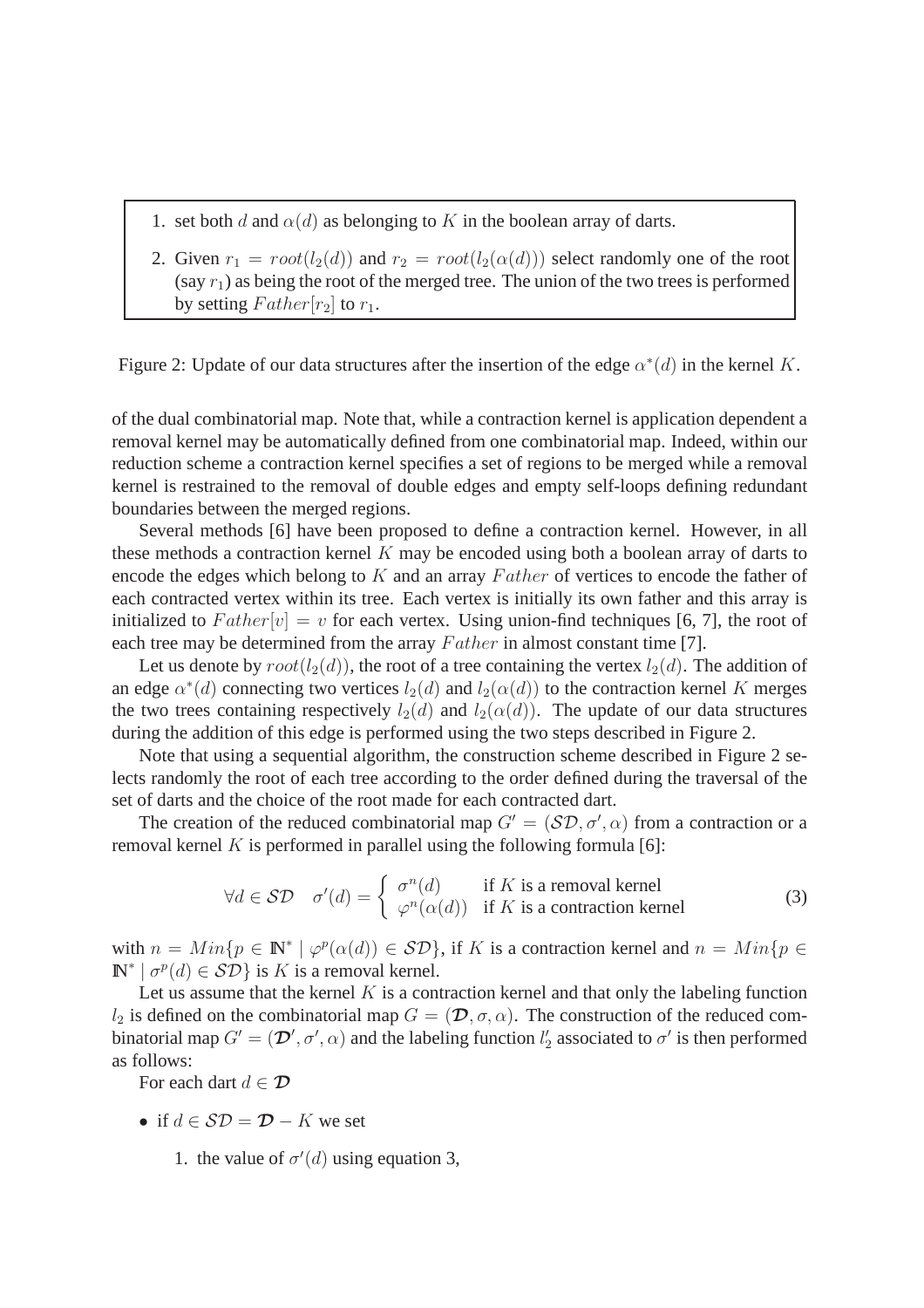- 2. the label  $l'_2(d)$  of d to  $root(l_2(d))$ .
- if  $d \in K$ , we merge the values associated to  $l_2(d)$  and  $l_2(\alpha(d))$  to the one associated to  $root(l_2(d))$ . These two vertices are then removed from the vertex set.

The adaptation of the above steps to the cases where  $K$  is a removal kernel or where other labeling functions are defined on G may be easily defined using the following remarks:

- 1. The contraction operation merges 2D cells (vertices of G) without removing any 0 cell (vertices of  $\overline{G}$ ). Conversely, the removal operation, merges 0 cells without removing any 2D cell.
- 2. If the labeling function  $l_1$  is defined on  $G$ , the removal or the contraction of an edge  $\alpha^*(d)$  implies the removal of the label  $l_1(d)$ .

The above steps and remarks allow us to reduce a combinatorial map using either contraction or removal kernels. Starting from an initial combinatorial map, encoding for example a 4-connected sampling grid, we can apply a sequence of contraction or removal operations defined by kernels to obtain a sequence of reduced combinatorial maps. Such a sequence constitute an explicit encoding of the combinatorial pyramid. However, we have shown [5] that the whole pyramid may be encoded by storing:

- 1. For each dart of the initial combinatorial map, the maximal level to which it survives in the pyramid plus one.
- 2. the operation (contraction or removal) applied at each level.

This encoding constitutes an implicit encoding of the pyramid. This encoding provides a compact representation of the pyramid which allows to retrieve efficiently most of its features [5]. For example, within the segmentation framework, the retrieval of the combinatorial map encoding a partition at a given level of the pyramid is performed in a time proportional to the length of the boundaries associated to this partition.

Let us consider a contraction kernel  $K$  and a tree  $T$  of  $K$ . Using our construction scheme, the label of the vertex corresponding to  $\mathcal T$  in the reduced combinatorial map is selected randomly among the labels of the vertices of  $\mathcal T$ . This last property does not allow us to ensure that two reconstructions of a given level of the pyramid from the implicit encoding will provide combinatorial maps with identical labels of vertices.

This last point may be a drawback if we want to compute the different values associated to a given vertex along the pyramid.We propose in the following section, a more efficient encoding scheme based on the notion of kernel of darts rather than the usual notion of kernel of edges.

# **4 Rooted Kernels**

Using a non rooted tree, a kernel is defined as a set of edges encoding a forest of a combinatorial or its dual. Therefore, given any dart  $d$  of a kernel  $K$ , the other dart of the same edge:  $\alpha(d)$  should also belong to K (see Figure 2, step 1).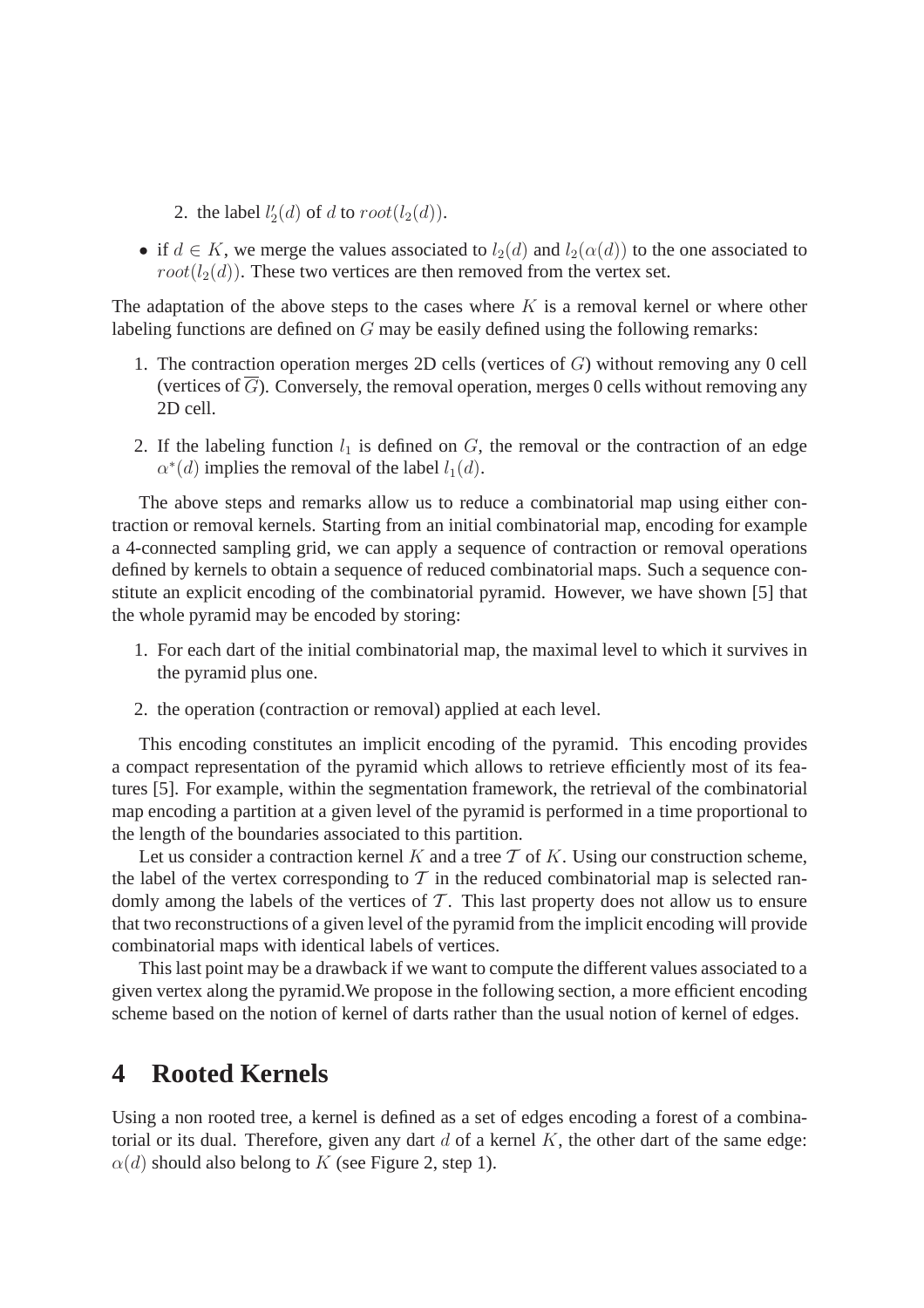

Figure 3: A rooted and a non rooted tree of a kernel.

Given a kernel K and one edge  $\alpha^*(d)$  to be contracted, the basic idea of a rooted kernel is to adds only one of the darts d and  $\alpha(d)$  to K. The orientation of the edge provided by the darts encodes a father-child relationship between the two vertices connected by  $\alpha^*(d)$  (Figure 3). If K is a contraction kernel, we assume that a dart d belonging to K encodes the fact that  $\sigma^*(d)$ is a child of  $\sigma^*(\alpha(d))$  in the hierarchy. For example, in Figure 3, the vertices  $\sigma^*(1), \sigma^*(-3)$ and  $\sigma^*(-2)$  are the child of  $\sigma^*(-1)$  which contains the dart  $-1 = \alpha(1), 3 = \alpha(-3)$  and  $2 = \alpha(-2)$ . In the same way given a removal kernel K, a dart  $d \in K$  encodes the fact that  $\varphi^*(d)$  is a child of  $\varphi^*(\alpha(d)).$ 

Given a kernel K, a rooted kernel  $K'$  associated to K must contain only one of the two darts of each edge  $\alpha^*(d) \subset K$ . This last condition is however not sufficient to insure that a rooted kernel defines a valid hierarchy. We must additionally requires that each vertex belonging to a rooted tree has at most one father within this tree. This condition may be expressed as follows within the combinatorial map formalism:

- If K is a rooted contraction kernel:  $\forall d \in K \mid \sigma^*(d) \cap K \leq 1$  where |. | denotes the cardinal of the set.
- If K is rooted removal kernel:  $\forall d \in K \quad |\varphi^*(d) \cap K| \leq 1$

The root of the tree is defined as the vertex having children within the tree but no father. In other word, if K is a rooted contraction kernel, a vertex  $\sigma^*(d)$  is the root of a tree if and only if:

$$
|\sigma^*(d) \cap K| = 0 \text{ and } \exists d' \in K \mid \alpha(d') \in \sigma^*(d)
$$

For example, using Figure 3, the rooted contraction kernel is defined by  $K = \{1, -2, -3,$ 4, 5} and we have  $\sigma^*(-2) \cap K = \{-2\}$ . The vertex  $\sigma^*(-2)$  belongs thus to one tree of the contraction kernel but is not the root of this tree since  $|\sigma^*(-2) \cap K| \neq 0$ . On the other hand,  $\sigma^*(-1) \cap K = 0$  while  $\alpha(1) = -1 \in \sigma^*(-1)$  with  $1 \in K$ . The vertex  $\sigma^*(-1)$  is thus the root of one tree of K. Note that that same considerations hold with a rooted removal kernel by simply replacing the permutation  $\sigma$  by the permutation  $\varphi$ .

A rooted kernel may thus be considered as an usual kernel on which we have selected a root for each tree of the forest and selected the darts encoding the father-child relationships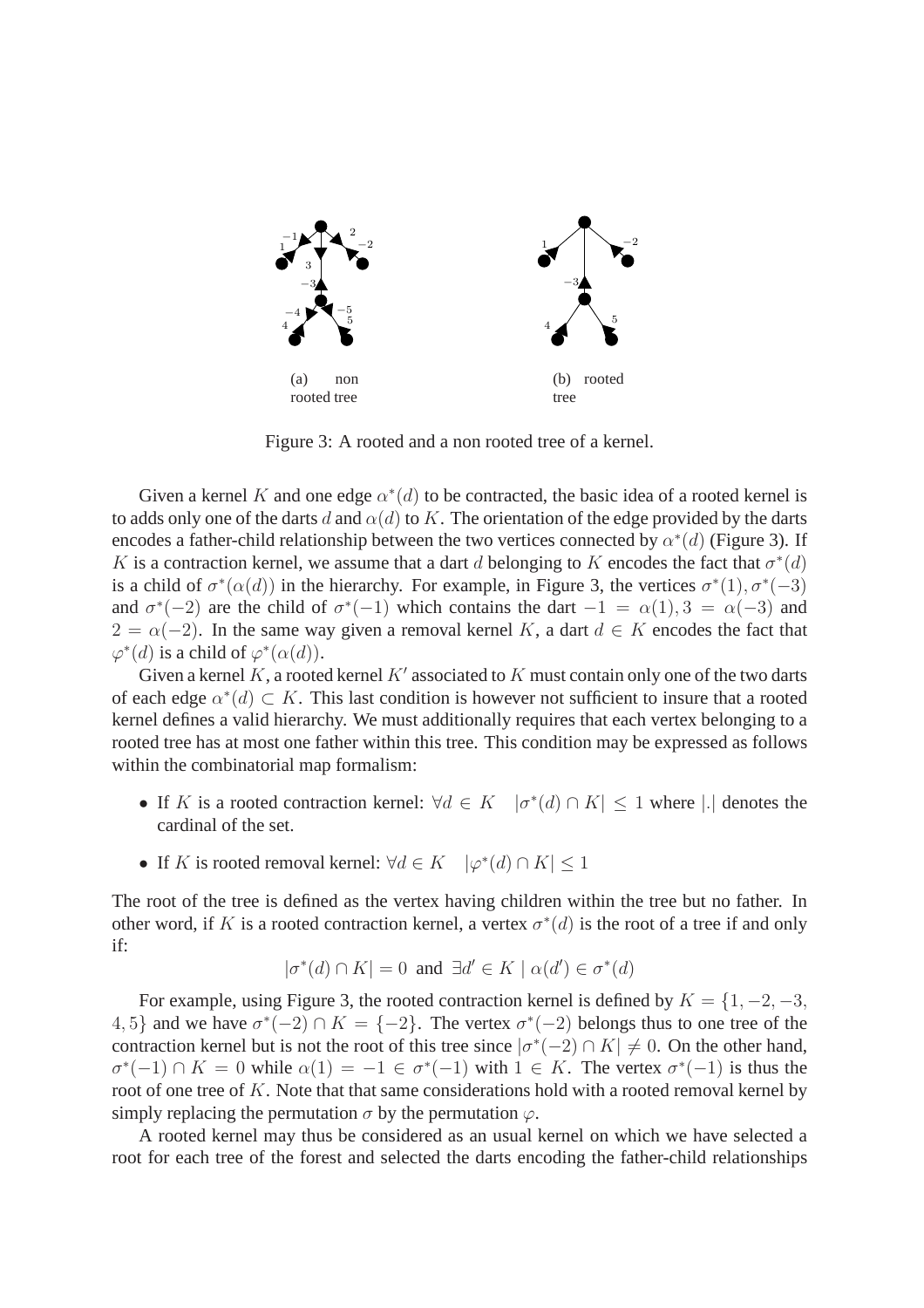accordingly. Therefore, all results obtained for usual kernels [4, 3] may be easily adapted for rooted ones. We have especially the following properties:

- 1. Any rooted kernel K may be decomposed into a family of rooted kernels  $K_0, ..., K_n$ .
- 2. Given a rooted contraction (resp. removal) kernel  $K_1$  defined on a combinatorial map  $G$ , if  $G_1$  denotes the reduced combinatorial map deduced from G and  $K_1$  and  $K_2$  denotes a rooted contraction (resp. removal) kernel  $K_2$  defined on  $G_1$ , the set of darts  $K = K_1 \cup K_2$ is a rooted contraction (resp. removal) kernel of G.

These two properties allow us to decompose a kernel into several sub kernels or on the contrary to group several kernels into one. The size of the kernels used in the pyramid is often application dependent. For example, using the reduction scheme defined by Haximusa [9], the depth of the trees of a contraction kernel is at most one. Using such a reduction scheme the reduction of a combinatorial map requires the application of many small kernels. The above properties show us that the contracted edges encoded by these kernels may be grouped into a single equivalent contraction kernel whose reduction will provide the same reduced combinatorial map. Moreover the use of rooted kernels allows us to ensure that the labels of the vertices, dual vertices and edges will be the same using either a sequence of small kernels or an equivalent one. We can therefore use this property to decrease the height of the pyramid by removing intermediate levels. On the contrary, a single reduction step performing too many operations simultaneously may be decomposed into several kernels which induce several levels in the pyramid.

The implicit encoding of a combinatorial pyramid with rooted kernels is performed by attributing *signed* levels to darts: By convention all the darts with a level +i or −i belong to a non rooted kernel defined at level i while only the darts whose level is equal to  $+i$  belong to the corresponding rooted kernel. The absolute value of the level of a dart corresponds thus to the usual level defined within the implicit encoding of a pyramid. The sign attribute added to the function level allows us to distinguish rooted from non rooted kernels.

## **5 Conclusion**

In this paper, we have defined the notion of rooted kernels and proposed an encoding of such kernels within the combinatorial pyramid framework. Rooted kernels provide an elegant tool to fix the label of the cells at any level of the pyramid. Such a feature may be a decisive advantage in any application which requires an encoding of the different attributes associated to a cell (vertex, edge or dual vertex) along the pyramid. The advantages of the combinatorial pyramid framework such as the encoding of the adjacency and inclusion relationships between regions at any levels of the pyramid are preserved by this new framework.

## **References**

[1] Max K. Agoston. *Algebraic Topology*. Marcel Dekker, 1976.